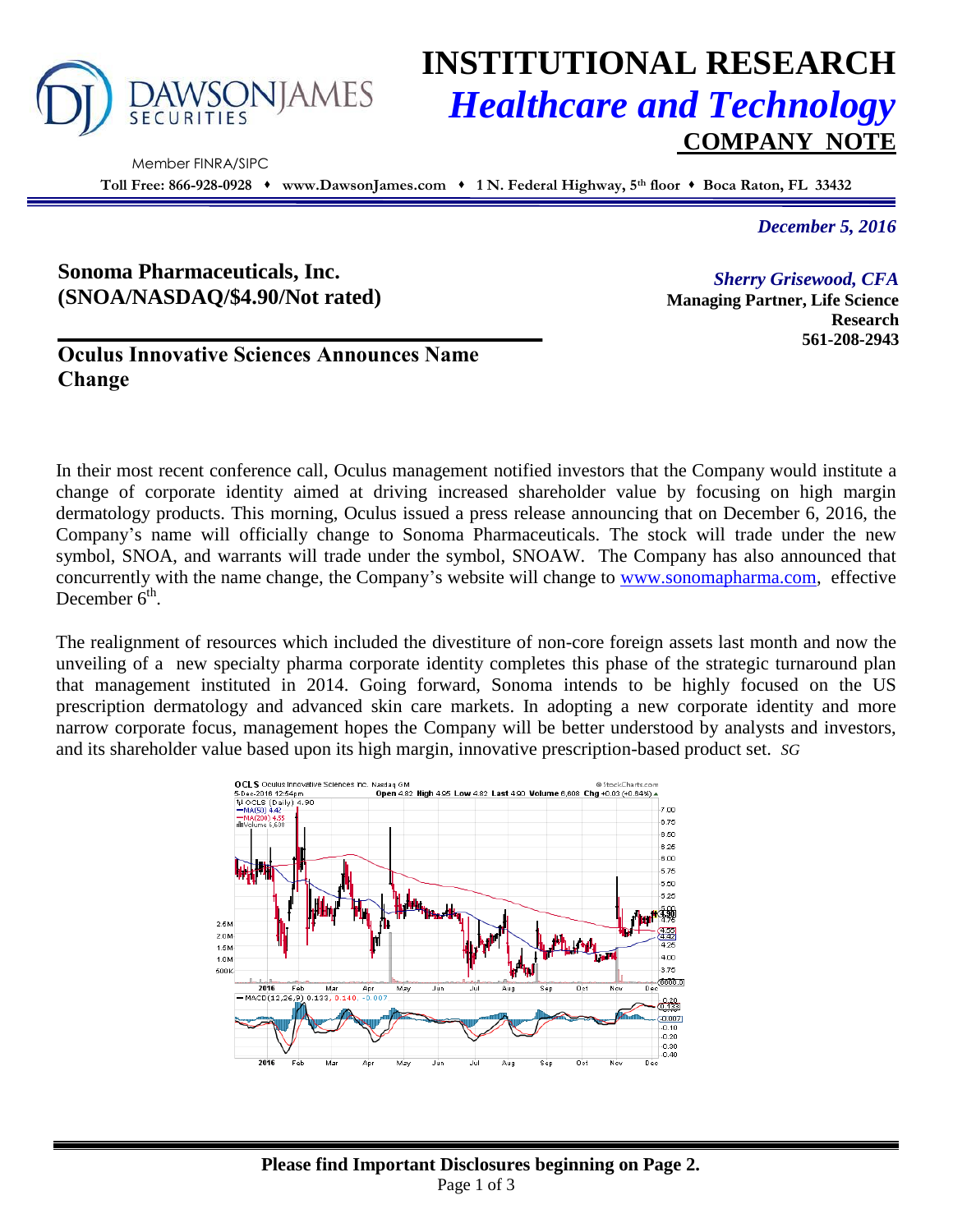

Company Notes provide current information we believe might be noteworthy to investors regarding the subject companies. Company Notes are not intended to be complete research reports. More detailed information concerning the rated companies referenced in this Note, including the full reports, basis for price targets and other disclosures, may be found at: [http://dawsonjames.com/research\\_coverage.](http://dawsonjames.com/research_coverage)

#### **Important Disclosures:**

Dawson James Securities, Inc. (the "Firm") is a member of the Financial Industry Regulatory Authority ("FINRA") and the Securities Investor Protection Corporation ("SIPC").

The Firm does not make a market in the securities of the subject companies. The Firm has engaged in investment banking relationships with OCLS in the prior 12 months, as a manager or co-manager of a public offering and has received compensation resulting from those relationships. The Firm may seek compensation for investment banking services in the future from each of the subject companies. The Firm may have received other compensation from the subject companies in the last 12 months for services unrelated to investment banking.

Neither the research analyst(s) whose name appears on this report nor any member of his (their) household is an officer, director or advisory board member of these companies. The Firm and/or its directors and employees may own securities of the company(s) in this report and may increase or decrease holdings in the future. As of November 30, 2016, the Firm as a whole **beneficially owned 1%** or more of any class of common equity securities of any of the subject company (s) of this report. The Firm, its officers, directors, analysts or employees may effect transactions in and have long or short positions in the securities (or options or warrants related to those securities) of the companies subject to this report. The Firm may effect transactions as principal or agent in those securities.

Analysts receive no direct compensation in connection with the Firm's investment banking business. All Firm employees, including the analyst(s) responsible for preparing this report, may be eligible to receive non-product or service specific monetary bonus compensation that is based upon various factors, including total revenues of the Firm and its affiliates as well as a portion of the proceeds from a broad pool of investment vehicles consisting of components of the compensation generated by investment banking activities, including but not limited to shares of stock and/or warrants, which may or may not include the securities referenced in this report.

Although the statements in this report have been obtained from and are based upon recognized statistical services, issuer reports or communications, or other sources that the Firm believes to be reliable, we cannot guarantee their accuracy. All opinions and estimates included in this report constitute the analyst's judgment as of the date of this report and are subject to change without notice.

The securities of the company discussed in this report may be unsuitable for investors depending on their specific investment objectives and financial position. This report is offered for informational purposes only, and does not constitute an offer or solicitation to buy or sell any securities discussed herein in any jurisdiction where such would be prohibited. Additional information is available upon request.

### **Ratings Definitions:**

- 1) **Buy**: the analyst believes the price of the stock will appreciate and produce a total return of at least 20% over the next 12-18 months;
- 2) **Neutra**l: the analyst believes the price of the stock is fairly valued for the next 12-18 months;
- 3) **Sel**l: the analyst believes the price of the stock will decline by at least 20% over the next